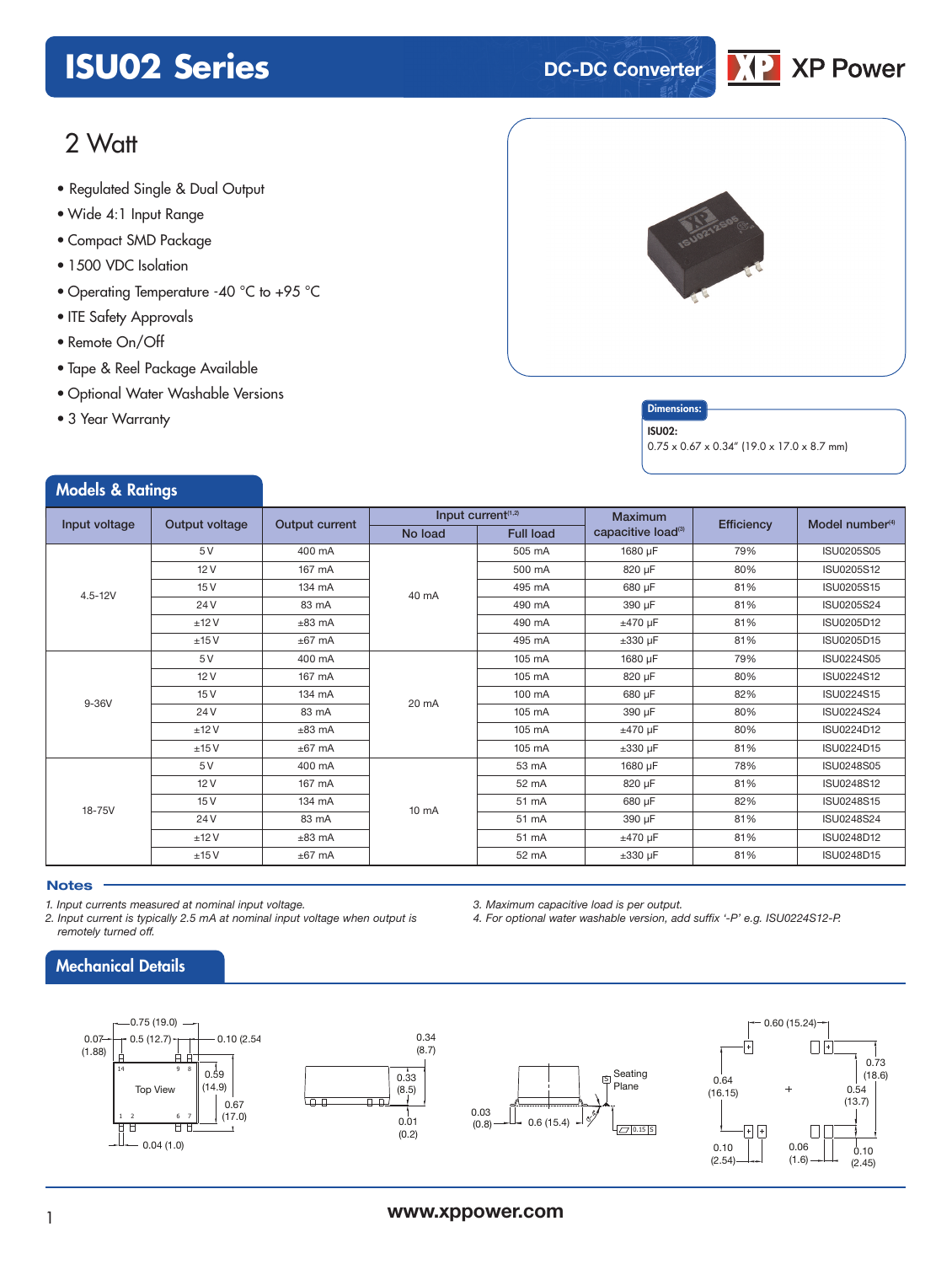# **ISU02 Series**



Input

| المتناسب المتعاط    |                                                                                         |         |                |              |                               |  |
|---------------------|-----------------------------------------------------------------------------------------|---------|----------------|--------------|-------------------------------|--|
| Characteristic      | <b>Minimum</b>                                                                          | Typical | <b>Maximum</b> | <b>Units</b> | <b>Notes &amp; Conditions</b> |  |
|                     | 4.5                                                                                     |         | 12             | <b>VDC</b>   | 5 V nominal                   |  |
| Input Voltage Range | 9.0                                                                                     |         | 36             |              | 24 V nominal                  |  |
|                     | 18.0                                                                                    |         | 75             |              | 48 V nominal                  |  |
| Input Filter        | Internal Pi type filter                                                                 |         |                |              |                               |  |
|                     |                                                                                         |         | 15             | VDC for 1 s  | 5 V nominal                   |  |
| Input Surge         |                                                                                         |         | 50             |              | 24 V models                   |  |
|                     |                                                                                         |         | 100            |              | 48 V models                   |  |
| Remote On/Off       | ON: open circuit<br>OFF: 2-4mA via $1k\Omega$ resistor into pin 2 with respect to pin 1 |         |                |              |                               |  |

| Output                          |                |                |         |               |                                                                                                  |
|---------------------------------|----------------|----------------|---------|---------------|--------------------------------------------------------------------------------------------------|
| Characteristic                  | <b>Minimum</b> | <b>Typical</b> | Maximum | <b>Units</b>  | <b>Notes &amp; Conditions</b>                                                                    |
| Output Voltage                  | 5              |                | 30      | <b>VDC</b>    | See Models and Ratings table                                                                     |
| Initial Set Accuracy            |                |                | ±1.0    | %             | At full load                                                                                     |
| Output Voltage Balance          |                |                | ±2.0    | $\frac{0}{0}$ | For dual output with balanced laods                                                              |
| Minimum Load                    |                |                |         |               | No minimum load required                                                                         |
| Line Regulation                 |                |                | ±0.5    | $\%$          | From minimum to maximum input at full load                                                       |
| Load Regulation                 |                |                | ±1.0    | $\frac{0}{0}$ | From 0 to full load                                                                              |
| <b>Cross Regulation</b>         |                |                | ±5.0    | %             | On dual output models when one load is varied between<br>25% and 100% and other is fixed at 100% |
| <b>Transient Response</b>       |                | 3              | 5       | % deviation   | Recovery within 1% in less than 250 us for a 25% load<br>change.                                 |
| Ripple & Noise                  |                |                | 50      | mV pk-pk      | 20 MHz bandwidth. Measured using 0.47 µF ceramic<br>capacitor.                                   |
| <b>Short Circuit Protection</b> |                |                |         |               | Continuous, with auto recovery                                                                   |
| Maximum Capacitive Load         |                |                |         |               | See Models and Ratings table                                                                     |
| <b>Temperature Coefficient</b>  |                |                | 0.02    | $%$ /°C       |                                                                                                  |

| General                      |                 |                |                |              |                               |
|------------------------------|-----------------|----------------|----------------|--------------|-------------------------------|
| Characteristic               | <b>Minimum</b>  | <b>Typical</b> | <b>Maximum</b> | <b>Units</b> | <b>Notes &amp; Conditions</b> |
| Efficiency                   |                 | 81             |                | %            | See Models and Ratings table  |
| Isolation: Input to Output   | 1500/1800       |                |                | <b>VDC</b>   | 60 s/1 s                      |
| <b>Isolation Resistance</b>  | 10 <sup>9</sup> |                |                | Ω            | At 500 VDC                    |
| <b>Isolation Capacitance</b> |                 | 500            |                | pF           |                               |
| <b>Switching Frequency</b>   |                 | 100            |                | kHz          |                               |
| Power Density                |                 |                | 11.7           | $W/in^3$     |                               |
| Mean Time Between Failure    |                 | 6.4            |                | <b>MHrs</b>  | MIL-HDBK-217F, +25 °C GB      |
| Weight                       |                 | 0.01(4.5)      |                | Ib(g)        |                               |
| Moisture Sensitivity Level   | Level 2         |                |                |              | IPC/JEDEC J-STD-020D.1        |

| <b>Environmental</b>            |                |                |                |              |                               |
|---------------------------------|----------------|----------------|----------------|--------------|-------------------------------|
| Characteristic                  | <b>Minimum</b> | <b>Typical</b> | <b>Maximum</b> | <b>Units</b> | <b>Notes &amp; Conditions</b> |
| <b>Operating Temperature</b>    | $-40$          |                | $+95$          | °C           | See Derating Curve.           |
| Storage Temperature             | $-55$          |                | $+125$         | °C           |                               |
| Case Temperature                |                |                | $+95$          | °C           |                               |
| Humidity                        |                |                | 95             | %RH          | Non-condensing                |
| Cooling                         |                |                |                |              | Natural convection            |
| Case Flammability               | UL 94V-0 Rated |                |                |              | Non conductive black plastic  |
| Lead-Free Reflow Solder Process |                |                |                |              | IPC/JEDEC J-STD-020D.1        |